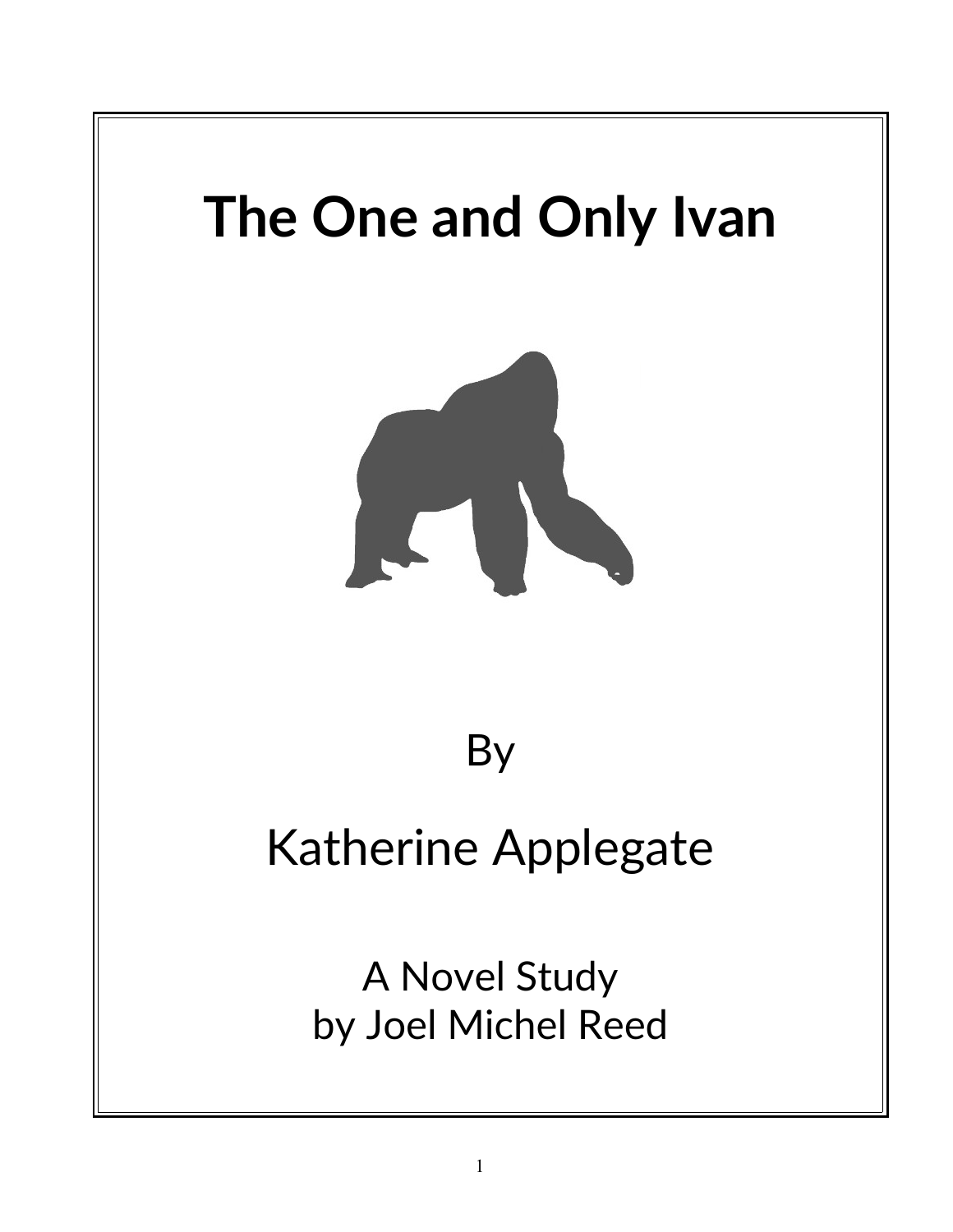*By Katherine Applegate*



## **Table of Contents**

| <b>Suggestions and Expectations</b> | 3  |
|-------------------------------------|----|
|                                     |    |
| List of Skills                      | 4  |
|                                     |    |
| Synopsis / Author Biography         | 5  |
|                                     |    |
| <b>Student Checklist</b>            | 6  |
|                                     |    |
| Reproducible Student Booklet        |    |
| Answer Key                          | 59 |

**About the author:** Joel Reed has over 70 published novel studies and is the author of four  $|$ novels. For information on his work and literature, please visit [www.reednovelstudies.com](http://www.reednovelstudies.com/)

> Copyright © 2014 Joel Reed Revisions Completed in 2022 All rights reserved by author. Permission to copy for single classroom use only. Electronic distribution limited to single classroom use only. Not for public display.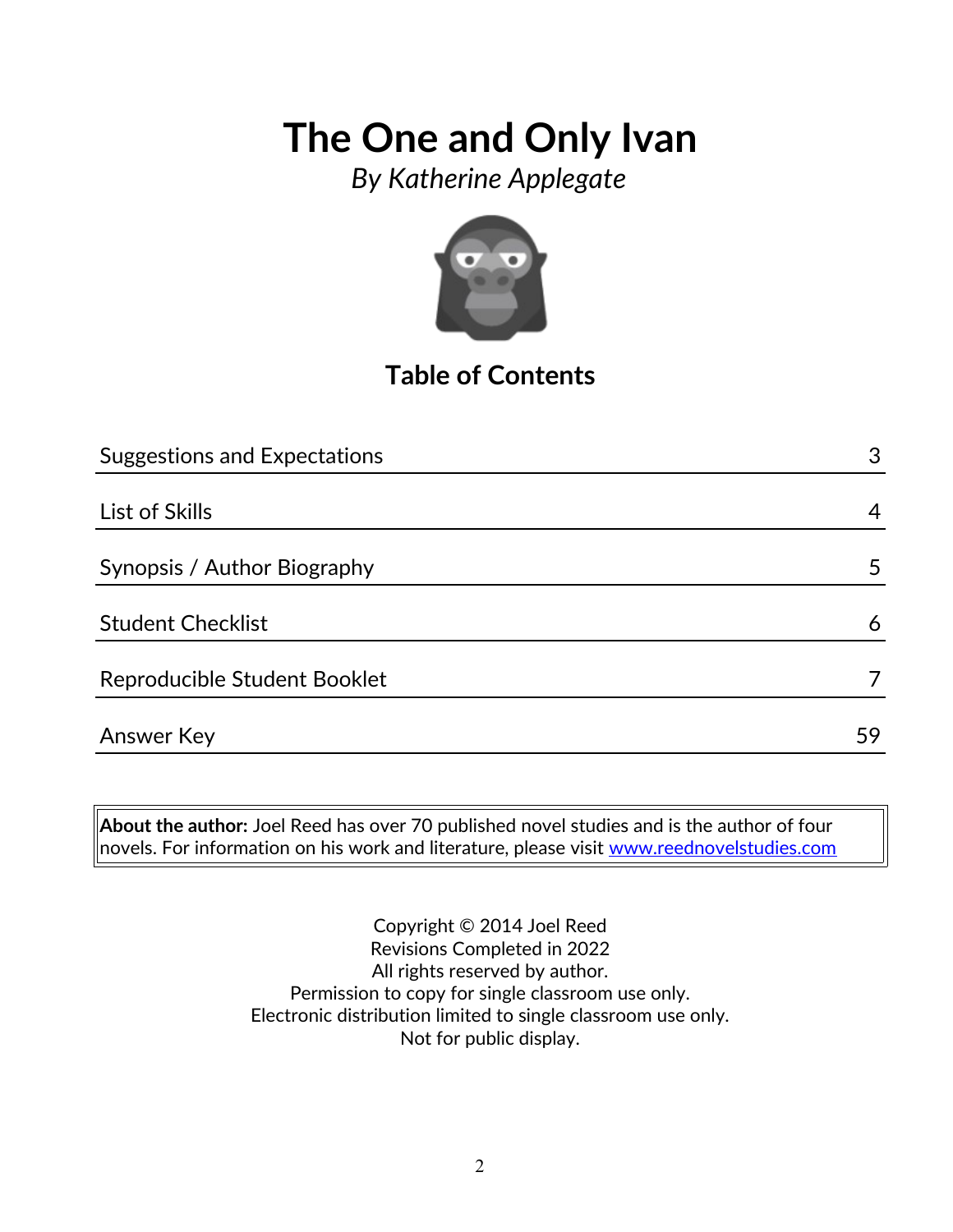*By Katherine Applegate*

## **Suggestions and Expectations**

This curriculum unit can be used in a variety of ways. Each chapter of the novel study focuses on several individual sections of *The One and Only Ivan* and is comprised of five of the following different activities:

- Before You Read
- Vocabulary Building
- Comprehension Questions
- Language Activities
- **Extension Activities**

### **Links with the Common Core Standards (U.S.)**

Many of the activities included in this curriculum unit are supported by the Common Core Standards. For instance the *Reading Standards for Literature, Grade 5*, makes reference to:

a) determining the meaning of words and phrases. . . including figurative language;

b) explaining how a series of chapters fits together to provide the overall structure;

c) compare and contrast two characters;

d) determine how characters … respond to challenges;

e) drawing inferences from the text;

f) determining a theme of a story . . . **and many others.**

A principal expectation of the unit is that students will develop their skills in reading, writing, listening and oral communication, as well as in reasoning and critical thinking. Students will also be expected to provide clear answers to questions and well-constructed explanations. It is critical as well that students be able to relate events and the feelings of characters to their own lives and experiences and describe their own interpretation of a particular passage.

A strength of the unit is that students can work on the activities at their own pace. Every activity need not be completed by all students. A **portfolio cover** is included (p.7) so that students may organize their work and keep it all in one place. A **Student Checklist** is also included (p.6) so that a record of completed work may be recorded.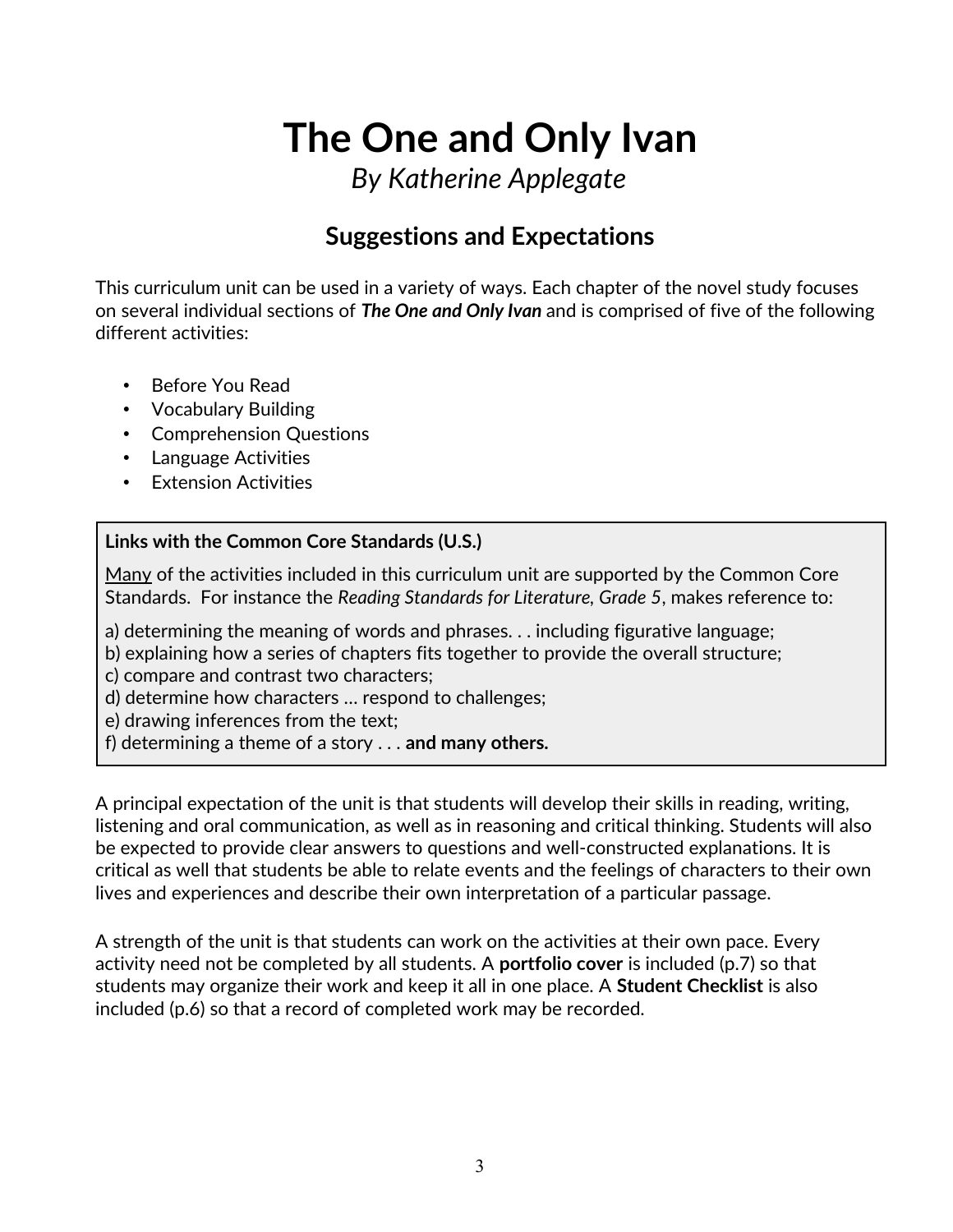## *By Katherine Applegate*

## **List of Skills**

### **Vocabulary Development**

- 1. Locating descriptive words/phrases 7. Use of singular / plural nouns
- 2. Listing synonyms/homonyms 8. Listing compound words
- 3. Identifying/creating *alliteration* 9. Identifying parts of speech
- 
- 
- 

### **Setting Activities**

1. Summarize the details of a setting

### **Plot Activities**

- 1. Complete a *time line* of events 4. Identify *cliffhangers*
- 
- 3. Complete Five W's Chart

### **Character Activities**

### **Creative and Critical Thinking**

- 
- 2. Write a newspaper story **7. Write a book review**
- 
- 4. Conduct an interview 9. Writing poetry.
- 5. Write a short story.

### **Art Activities**

- 
- 
- 3. Create an Information Card 6. Create a topical sketch
- 
- 
- 
- 4. Use of capitals and punctuation 10. Determining alphabetical order
- 5. Identifying syllables 11. Identify *personification*
- 6. Identify *anagrams* 12. Identify/create *similes*

- 
- 2. Identify conflict in the story 5. Identify the climax of the novel.
- 1. Determine character traits 2. Relating personal experiences
- 1. Research 6. Write a description of personal feelings
	-
- 3. Participate in a talk show 8. Complete an Observation Sheet
	-
- 1. A Storyboard **1.** A Storyboard **1.** A Storyboard
- 2. Create a collage 5. Create a comic strip
	-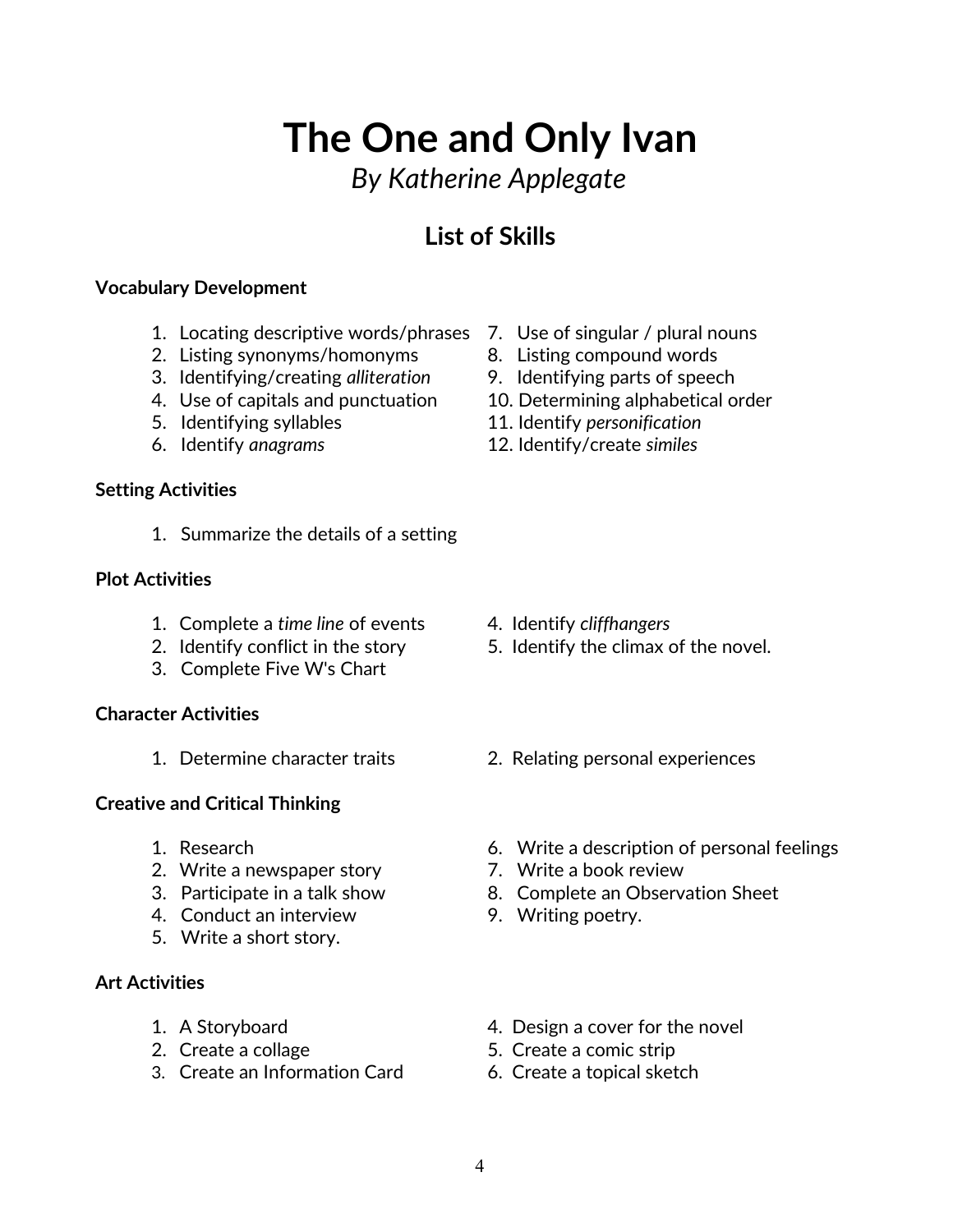*By Katherine Applegate*



### **Synopsis**

Ivan is an easygoing gorilla. Living at the Exit 8 Big Top Mall and Video Arcade, he has grown accustomed to humans watching him through the glass walls of his domain. He rarely misses his life in the jungle. Instead, he passes the time quietly and thinks about art. Then he meets Ruby, a baby elephant taken from her family, and she makes Ivan see their home – and his own art – through new eyes. When Ruby arrives, change comes with her, and it's up to Ivan to make it a change for the better. (The Publisher – Harper Collins)

A complete synopsis and other helpful reviews can be found on the following website: http://en.wikipedia.org/wiki/The One and Only Ivan **(Warning: Website contains plot spoilers)**

### **Author Biography** *Katherine Applegate*

 **Katherine Applegate -** Applegate was born in Michigan on October 9, 1956. Since then she has lived in Texas, Florida, California, Minnesota, Illinois, North Carolina, and after living in Pelago, Italy for a year, she moved back to Irvine, in Southern California. In 2003, she and her husband, Michael Grant, her coauthor on many projects including *Animorphs* and *Everworld*, adopted their daughter, Julia, in China. Following the end of *Remnants*, Applegate took three years off. She is back at work and has written a picture book called *Buffalo Storm*, a middle reader novel called *Home of the Brave* and an early chapters series *Roscoe Riley Rules* with Harper-Collins. Her book *Home of the Brave* has won the 2008 *Golden Kite Award* for Best Fiction,



the Bank Street *Josette Frank Award* and is a Judy Lopez Memorial Award honor book.

Courtesy of Wikipedia. [http://en.wikipedia.org/wiki/Katherine\\_Applegate](http://en.wikipedia.org/wiki/Katherine_Applegate)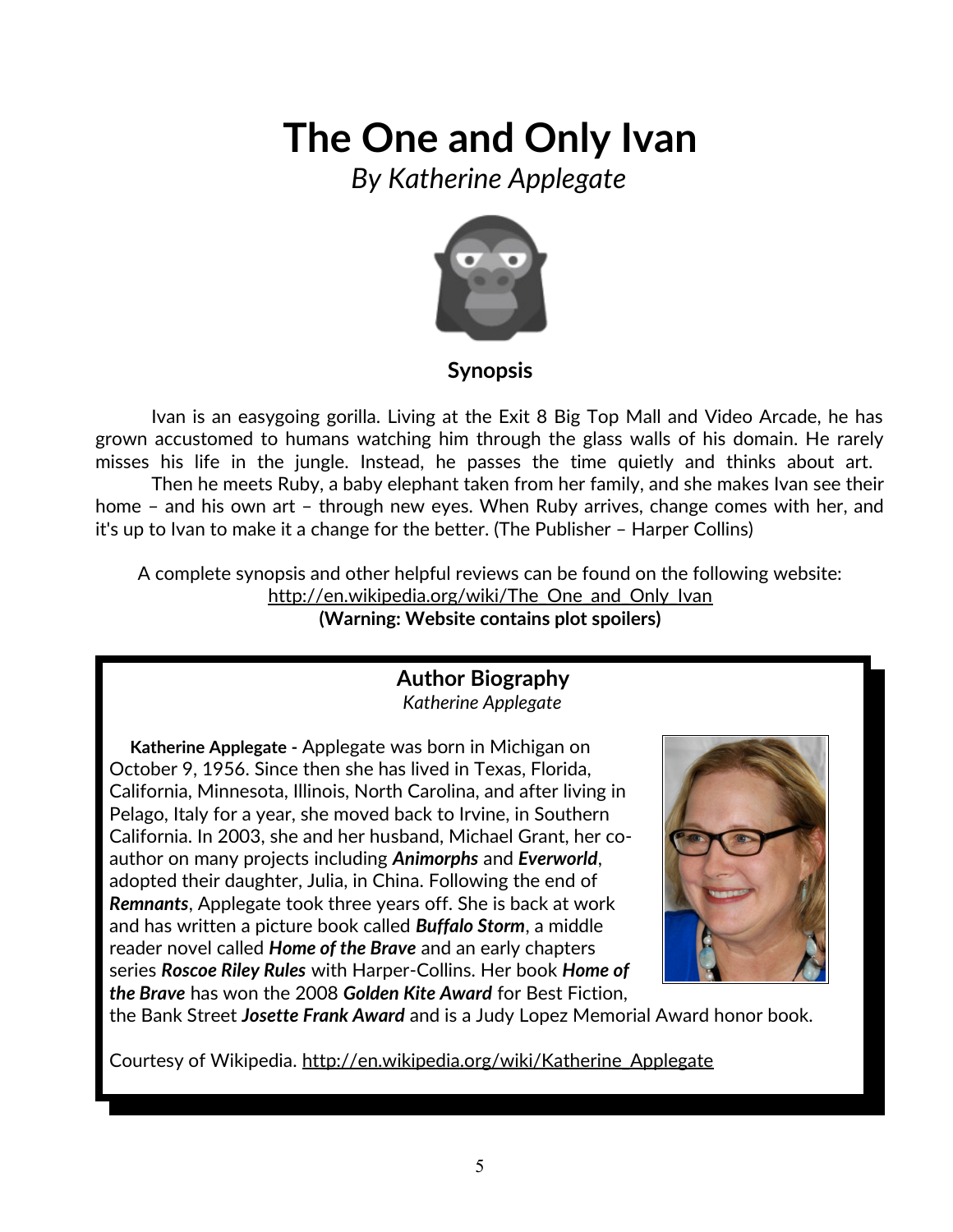*By Katherine Applegate*



**Student Checklist**

Student Name

| Assignment | Grade / Level | Comments |
|------------|---------------|----------|
|            |               |          |
|            |               |          |
|            |               |          |
|            |               |          |
|            |               |          |
|            |               |          |
|            |               |          |
|            |               |          |
|            |               |          |
|            |               |          |
|            |               |          |
|            |               |          |
|            |               |          |
|            |               |          |
|            |               |          |
|            |               |          |
|            |               |          |
|            |               |          |
|            |               |          |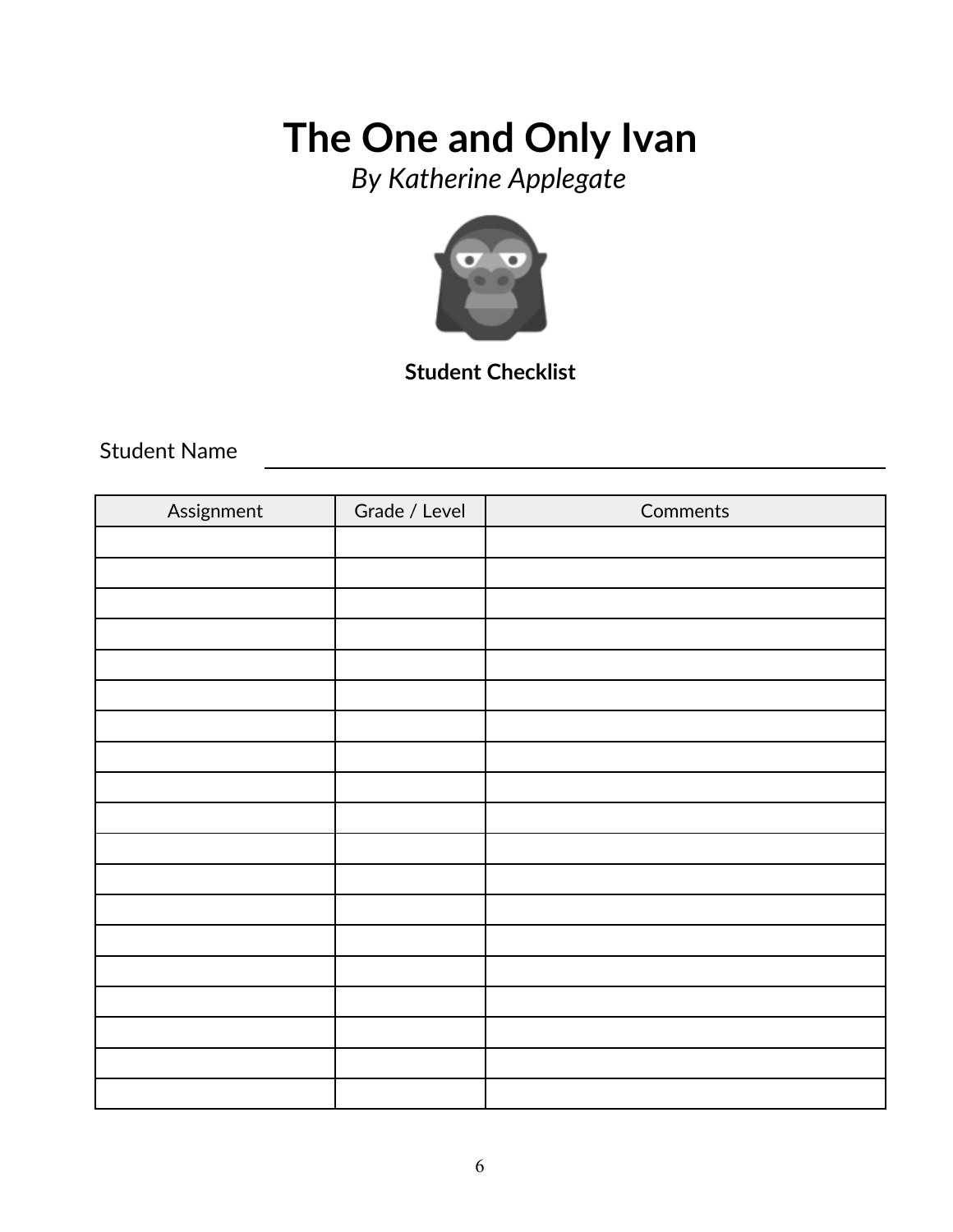

*By Katherine Applegate*

Name: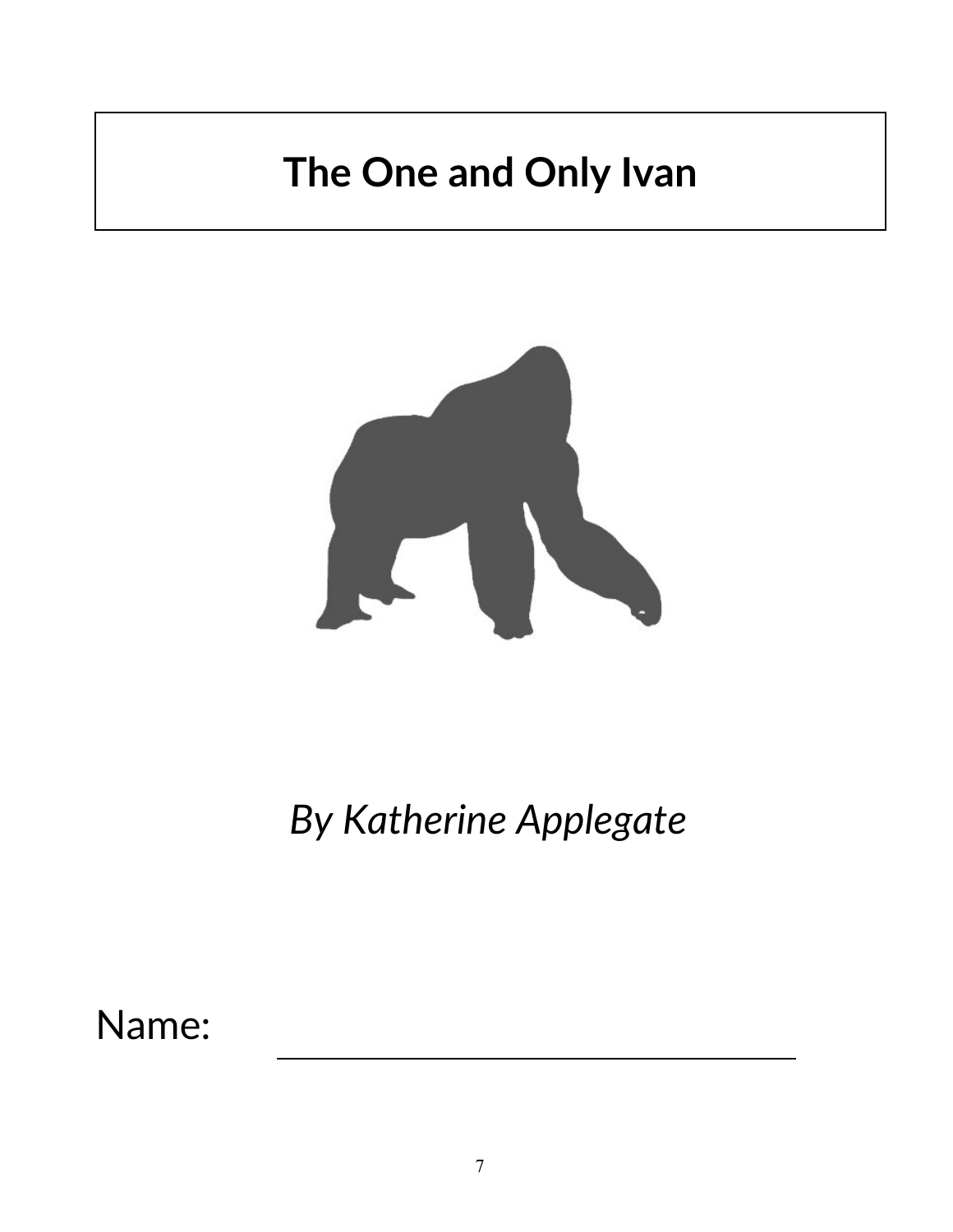## *By Katherine Applegate* **Hello (Pg 1) – Stella (Pg 29)**

## **Before you read the chapter**:

Briefly predict what you believe the plot-line of *The One and Only Ivan* will be about.



## **Vocabulary:**

**Synonyms** are words with similar meanings. Using the context of the sentences below, think of an appropriate synonym for each underlined word and record it in the box on the next page.

- 1. Humans waste words. They toss them like banana peels and leave them to rot.
- 2. Gorillas are as patient as stones. Humans, not so much.
- 3. I'm mightier than any human, four hundred pounds of pure power. My body looks made for battle. My arms, outstretched, span taller than the tallest human.
- 4. Hello. Mack says that when he answers the thrilling telephone.
- 5. The freeway billboard has a drawing of Mack in his clown clothes and Stella on her hind legs and an angry animal with fierce eyes and unkempt hair.
- 6. I used to have a neighbor, a sleek and thoughtful seal, who could balance a ball on her nose from dawn till dusk.
- 7. Humans are clever indeed. They spin pink clouds you can eat. They build domains with flat waterfalls. But they are lousy hunters.
- 8. Here in my domain, I do not have much to do. You can only throw so many me-balls at humans before you get bored.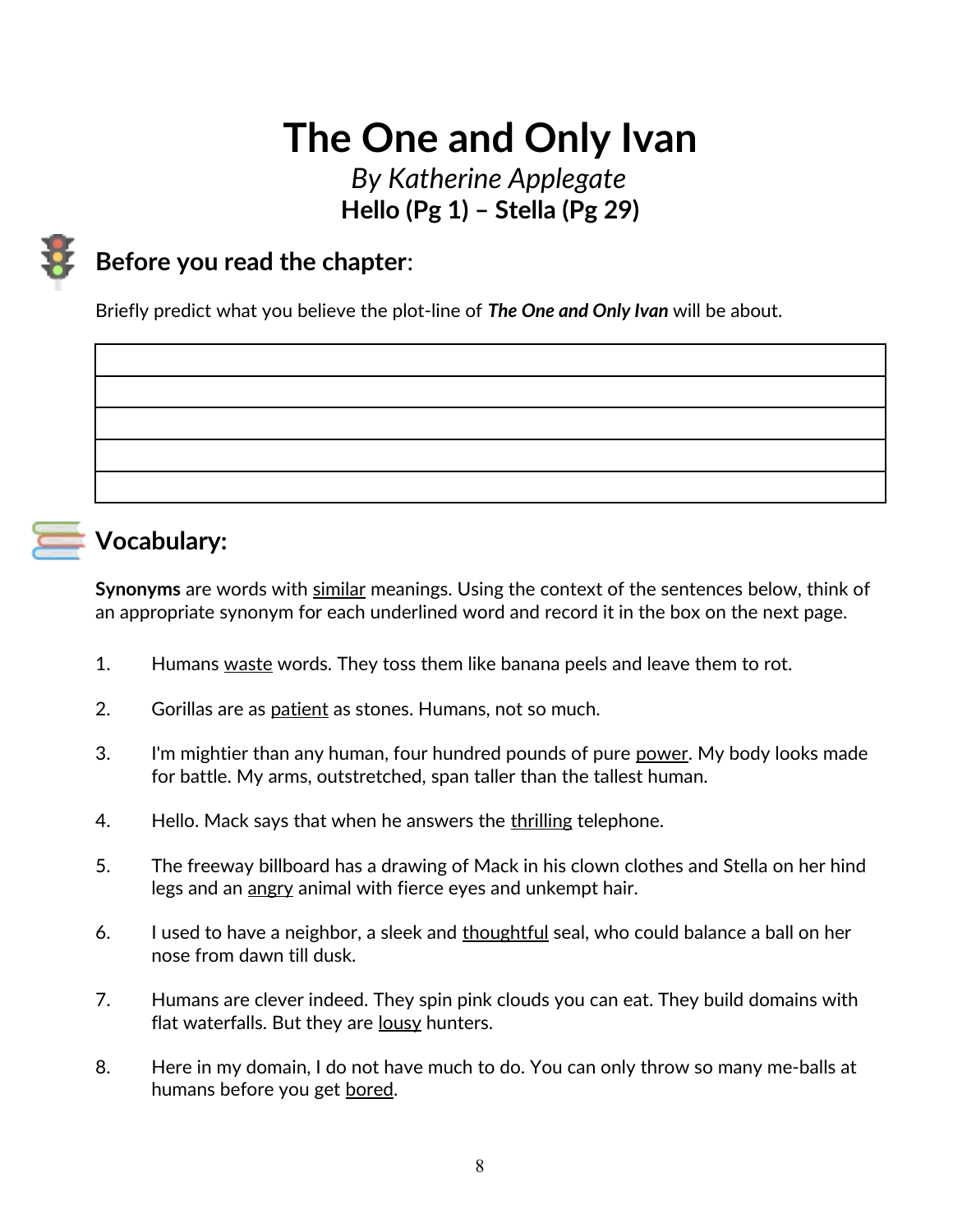## **Vocabulary (Answers):**



1. Describe the **setting** of the story as Section One begins.

- 2. What particular species of gorilla is Ivan?
- 3. According to Ivan, why do gorilla's beat their chests?

4. What does Ivan enjoy drawing?

5. What happened to the large bull elephant that once performed at the circus?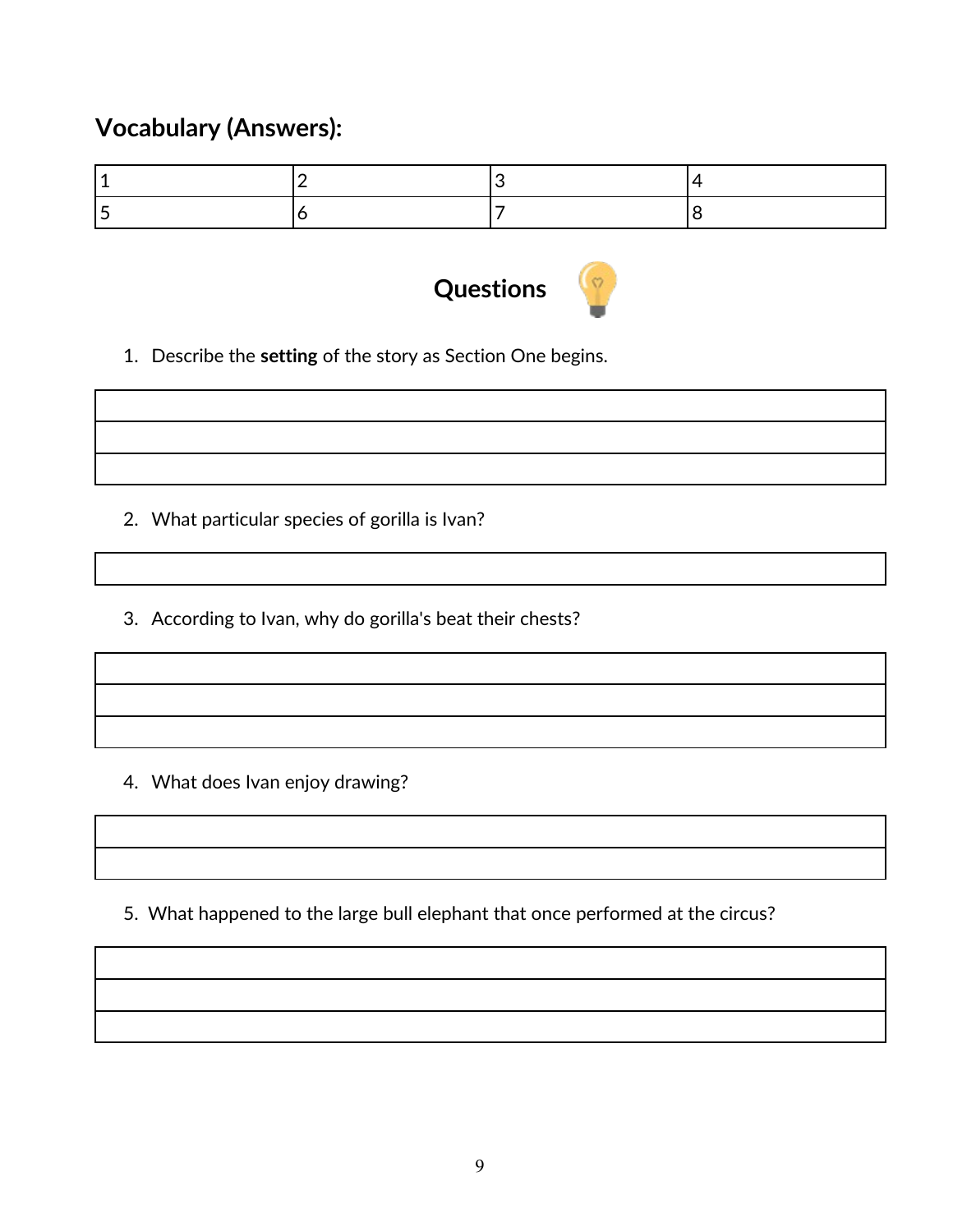## **Language Activities**



**A**. There are many writers that enjoy using **alliteration –** a literary device is where the author **r**epeats the same sound at the beginning of several words. Here's an example of an alliteration: "**g**rousing, **g**rouching, **g**rumbling, **g**riping about something or other."



1

Using your imagination, create your own examples of **alliteration** from the following topics. Each example must contain a minimum of three words.

| The sounds of<br>Ivan the gorilla.                       |  |
|----------------------------------------------------------|--|
| The sounds of<br>Stella the elephant.                    |  |
| The sound of nature (think of<br>an appropriate setting) |  |

**B.** A **simile** is a comparison using the words "like" or "as". Here's an example from this section: *"Humans waste words. They toss them like banana peels and leave them to rot."*

What two things are being compared in this example?

 $\Box$ 

Invent three of your own **similes** comparing two different things from your own imagination:

| 1 a j        |  |  |
|--------------|--|--|
|              |  |  |
|              |  |  |
| $\mathbf{b}$ |  |  |
|              |  |  |
|              |  |  |
| c            |  |  |
|              |  |  |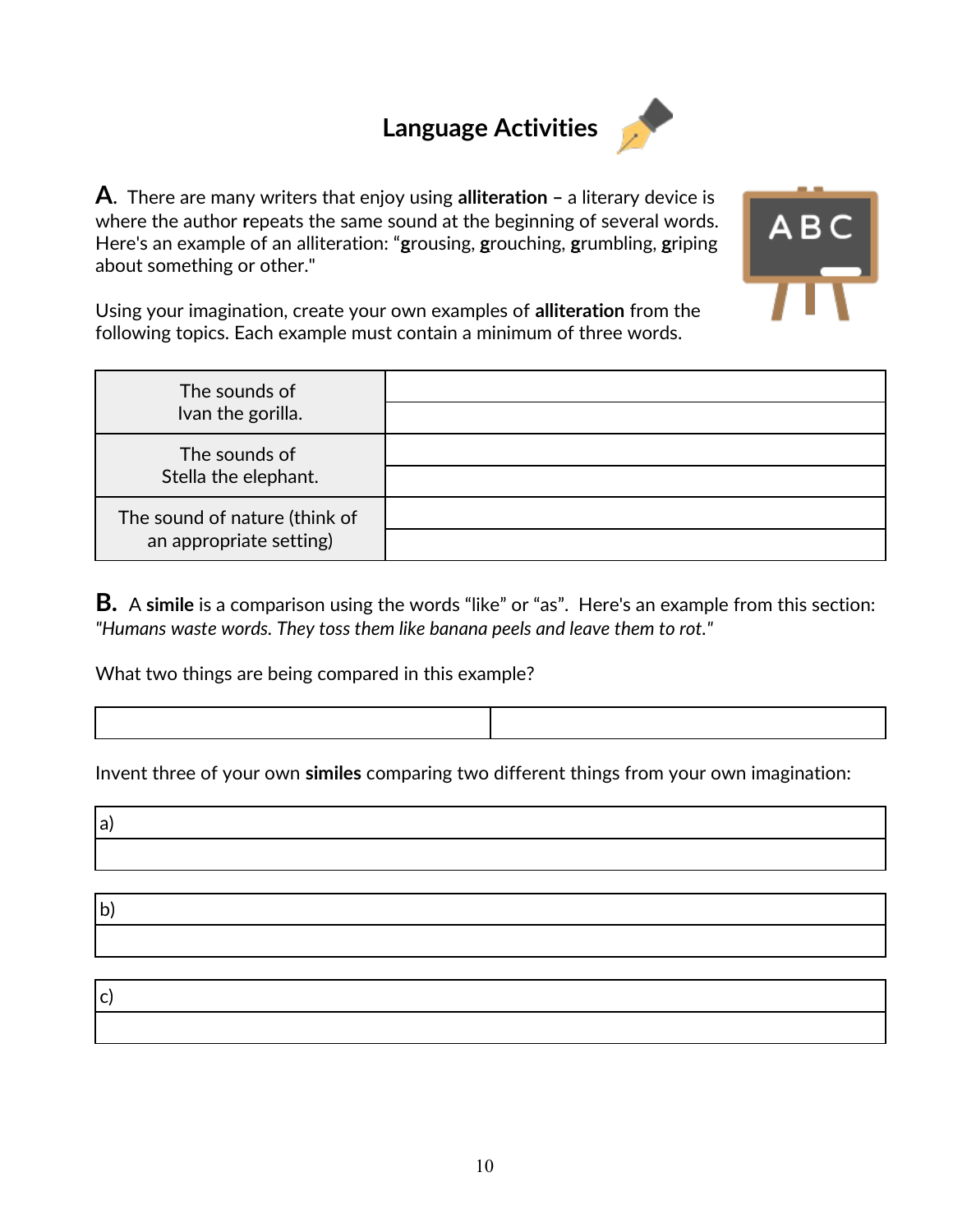## **C. Come One, Come All!**

Using resources from your school library or the Internet write a brief report on a famous circus act of your own choosing. Your report should include locations, dates, performers, and any other information that you might find interesting.



## **Fascinating Facts**

In the section 'How I Look' Ivan implied that humans are part of the greater ape family tree. However, contrary to this popular belief, there is actually no credible scientific evidence to support the theory that humans are descended from primates. Columnist Albert Fleischmann once wrote; *"The Darwinian theory of descent has not a single fact to confirm it in the realm of nature. It is not the result of scientific research, but purely the product of imagination."*